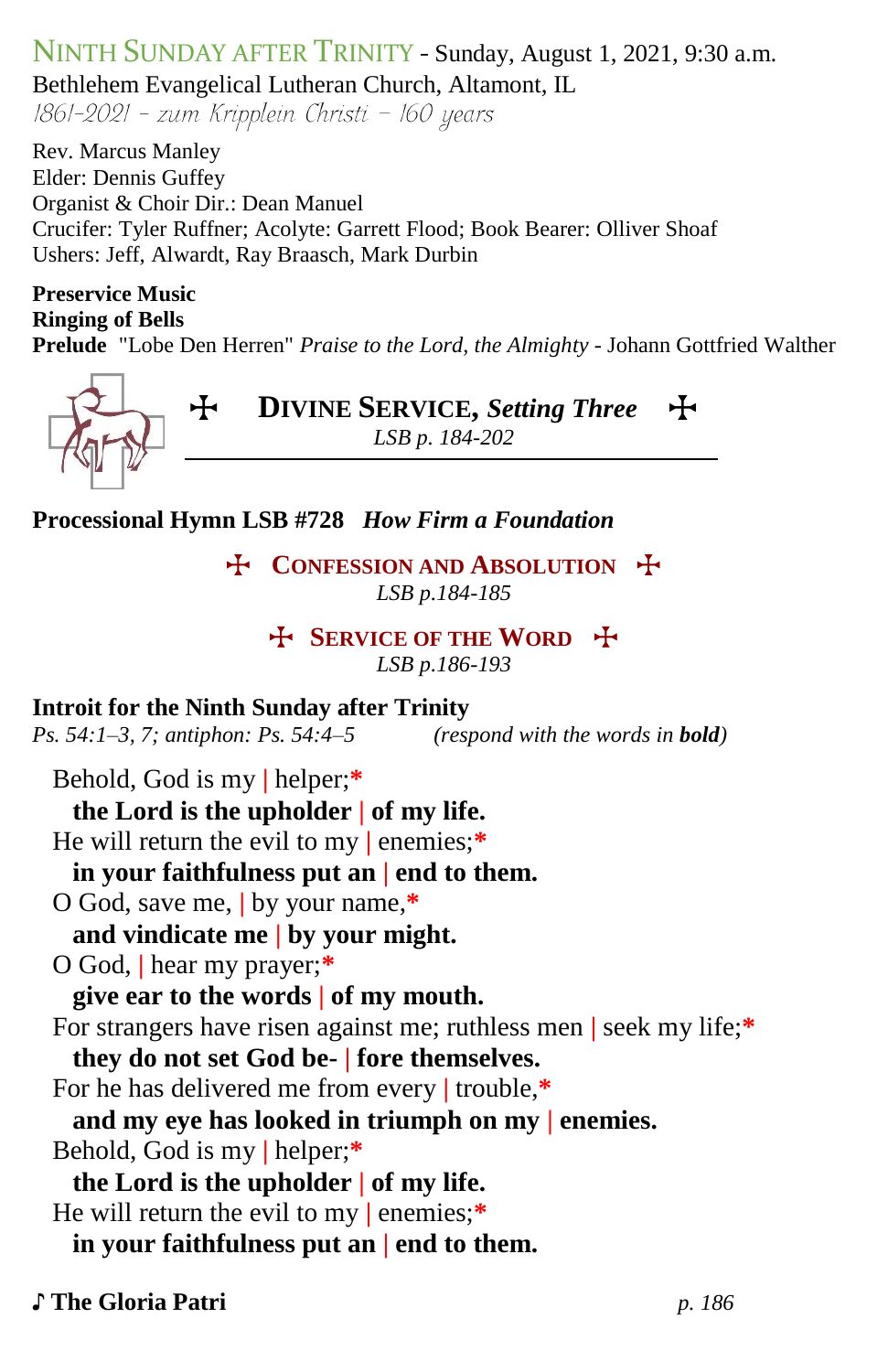♪ **Kyrie** *p. 186* ♪ **Gloria in Excelsis** *p. 187-189* ♪ **Salutation** *p. 189*

### **Collect for the Ninth Sunday after Trinity**

P: Let us pray. Let Your merciful ears, O Lord, be open to the prayers of Your humble servants; and that they may obtain their petitions, make them to ask such things as shall please You; through Jesus Christ, Your Son, our Lord, who lives and reigns with You and the Holy Spirit, one God, now and forever.

## **C:** ♪ **Amen**

#### *Please be seated*

#### **Old Testament Reading: 2 Samuel 22:26-34**

<sup>26"</sup>With the merciful you show yourself merciful; with the blameless man you show yourself blameless;  $27$ with the purified you deal purely, and with the crooked you make yourself seem tortuous. <sup>28</sup>You save a humble people, but your eyes are on the haughty to bring them down.  $29$ For you are my lamp, O LORD, and my God lightens my darkness.  $30$ For by you I can run against a troop, and by my God I can leap over a wall. <sup>31</sup>This God—his way is perfect; the word of the LORD proves true; he is a shield for all those who take refuge in him. 32"For who is God, but the LORD? And who is a rock, except our God? <sup>33</sup>This God is my strong refuge and has made my way blameless. <sup>34</sup>He made my feet like the feet of a deer and set me secure on the heights." P: This is the Word of the Lord. C: **Thanks be to God.**

## **Epistle Reading: 1 Corinthians 10:6-13**

<sup>6</sup>Now these things took place as examples for us, that we might not desire evil as they did. <sup>7</sup>Do not be idolaters as some of them were; as it is written, "The people sat down to eat and drink and rose up to play." <sup>8</sup>We must not indulge in sexual immorality as some of them did, and twenty-three thousand fell in a single day. <sup>9</sup>We must not put Christ to the test, as some of them did and were destroyed by serpents,  $^{10}$  nor grumble, as some of them did and were destroyed by the Destroyer.  $11$ Now these things happened to them as an example, but they were written down for our instruction, on whom the end of the ages has come. <sup>12</sup>Therefore let anyone who thinks that he stands take heed lest he fall. <sup>13</sup>No temptation has overtaken you that is not common to man. God is faithful, and he will not let you be tempted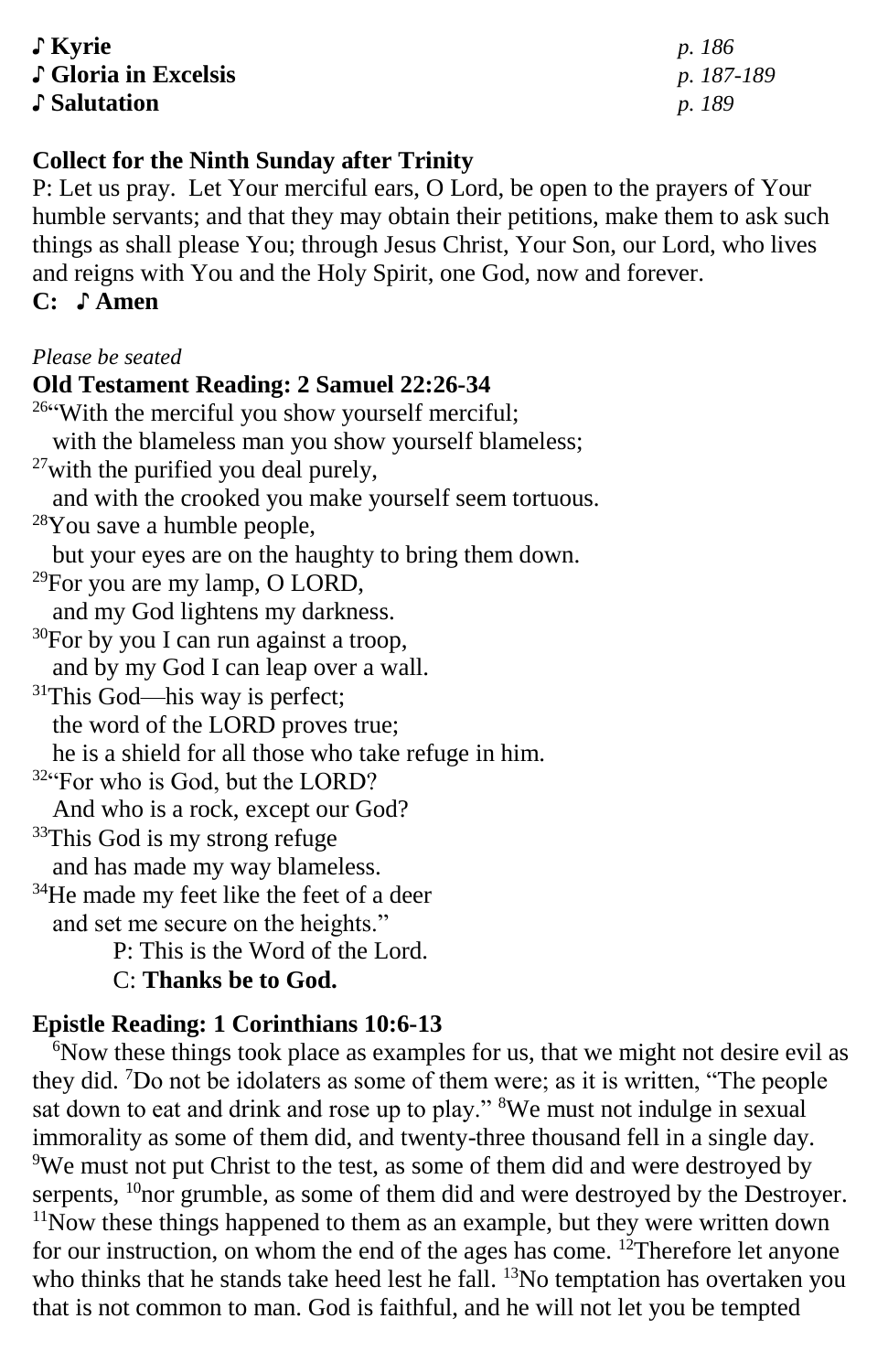beyond your ability, but with the temptation he will also provide the way of escape, that you may be able to endure it.

P: This is the Word of the Lord.

C: **Thanks be to God.**

*Please stand*

 **C: ♪** *Alleluia. Alleluia. Alleluia.*

 **Holy Gospel: Luke 16:1-13**

P: The Holy Gospel according to St. Luke, the sixteenth chapter.

C: *♪ Glory be to Thee, O Lord.*

<sup>1</sup>[Jesus] also said to the disciples, "There was a rich man who had a manager, and charges were brought to him that this man was wasting his possessions. <sup>2</sup>And he called him and said to him, 'What is this that I hear about you? Turn in the account of your management, for you can no longer be manager.<sup>3</sup> And the manager said to himself, 'What shall I do, since my master is taking the management away from me? I am not strong enough to dig, and I am ashamed to beg. <sup>4</sup>I have decided what to do, so that when I am removed from management, people may receive me into their houses.' <sup>5</sup>So, summoning his master's debtors one by one, he said to the first, 'How much do you owe my master?' <sup>6</sup>He said, 'A hundred measures of oil.' He said to him, 'Take your bill, and sit down quickly and write fifty.' <sup>7</sup>Then he said to another, 'And how much do you owe?' He said, 'A hundred measures of wheat.' He said to him, 'Take your bill, and write eighty.'  ${}^{8}$ The master commended the dishonest manager for his shrewdness. For the sons of this world are more shrewd in dealing with their own generation than the sons of light. <sup>9</sup>And I tell you, make friends for yourselves by means of unrighteous wealth, so that when it fails they may receive you into the eternal dwellings.

<sup>10</sup>"One who is faithful in a very little is also faithful in much, and one who is dishonest in a very little is also dishonest in much.  $\frac{11}{11}$  f then you have not been faithful in the unrighteous wealth, who will entrust to you the true riches? <sup>12</sup>And if you have not been faithful in that which is another's, who will give you that which is your own? <sup>13</sup>No servant can serve two masters, for either he will hate the one and love the other, or he will be devoted to the one and despise the other. You cannot serve God and money."

P: This is the Gospel of the Lord.

C: ♪ **Praise be to Thee, O Christ.**

## **Nicene Creed** *p. 191*

*Please be seated* **Hymn of the Day LSB #730** *What Is the World to Me*

**Sermon** Text: Luke 16:1-13

## Title: "*You Can Manage*"

## **YOU'RE MANAGING GOD'S GIFTS WITH GOD'S UNENDING HELP.**

I. You are called to faithfully manage God's limited temporal gifts.

II. You are called to faithfully manage God's eternal gifts.